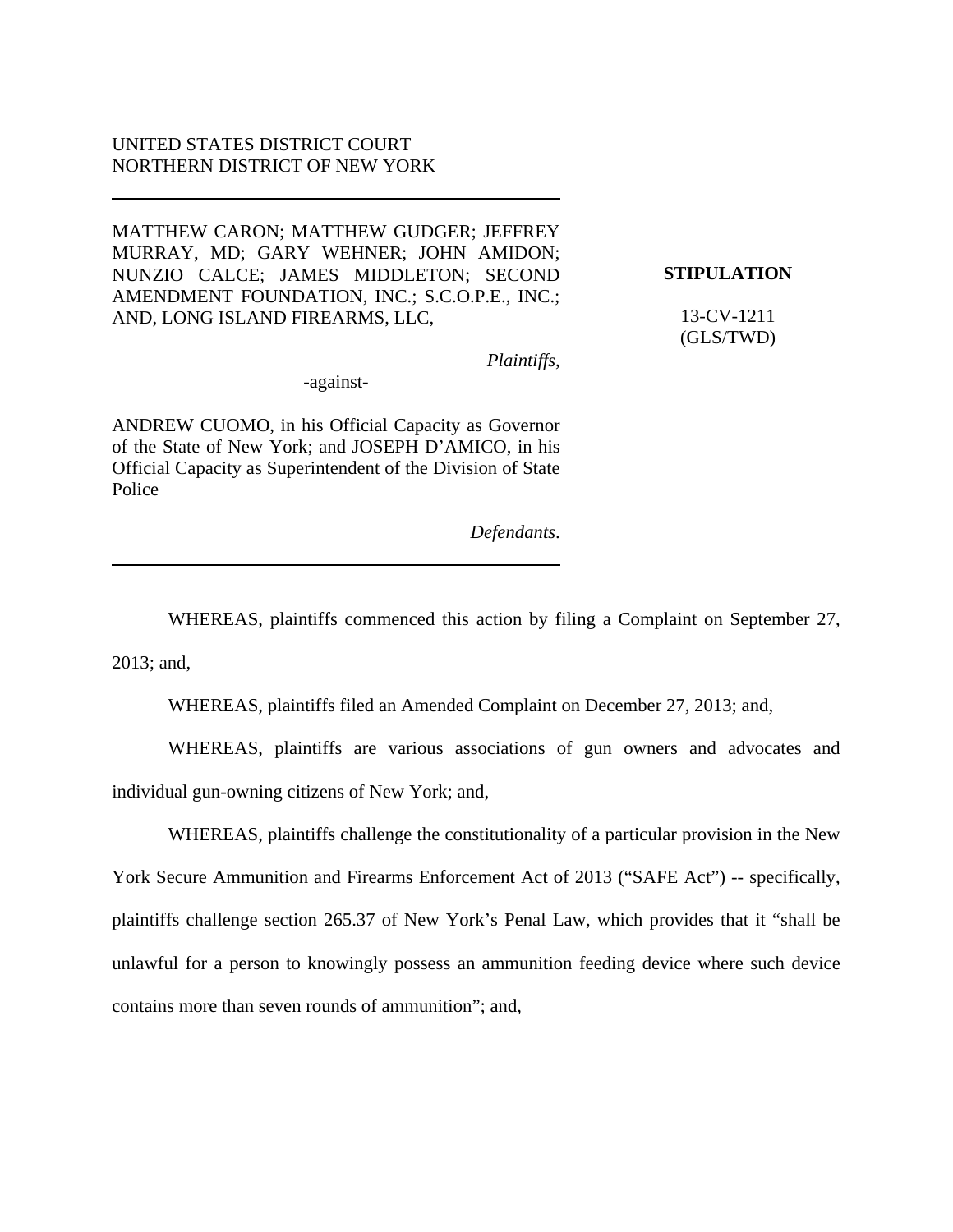WHEREAS, various provisions of the SAFE Act were challenged in *New York State Rifle and Pistol Association Inc. v. Cuomo*, 13-CV-291 (WMS) (WDNY) which named Governor M. Cuomo and Superintendent of State Police Joseph D'Amico as defendants; and,

 WHEREAS, on December 31, 2013, the Honorable William M. Skretny issued a Decision and Order in which the Court upheld various provisions of the SAFE Act, but found on the record before it that section 265.37 is unconstitutional; and,

 WHEREAS, all parties to the *New York State Rifle and Pistol Association Inc.* case filed Notices of Appeal; and,

 WHEREAS, the sole issue before this Court is now before the Court of Appeals for the Second Circuit; and,

 WHEREAS, Superintendent D'Amico directed Members of the Division of State Police that they shall not enforce section 265.37 of New York's Penal Law during the pendency of the appeal in *New York State Rifle and Pistol Association Inc.*; and,

 WHEREAS, Executive State Agencies have been instructed not to enforce 265.37 during the pendency of the appeal in *New York State Rifle and Pistol Association Inc.*; and

 WHEREAS, the parties do not desire to engage in or burden the Court with unnecessary litigation; it is

HEREBY STIPULATED AND AGREED by and between the undersigned, the attorneys for Plaintiffs and Defendants that:

- 1. This action will be stayed pending the appeal of the Decision and Order in *New York State Rifle and Pistol Association Inc. v. Cuomo*; and,
- 2. Superintendent D'Amico will not rescind or revoke his direction to Members of the Division of State Police that they shall not enforce section 265.37 of New York's Penal Law during the pendency of the appeal in *New York State Rifle and Pistol Association Inc.*; and,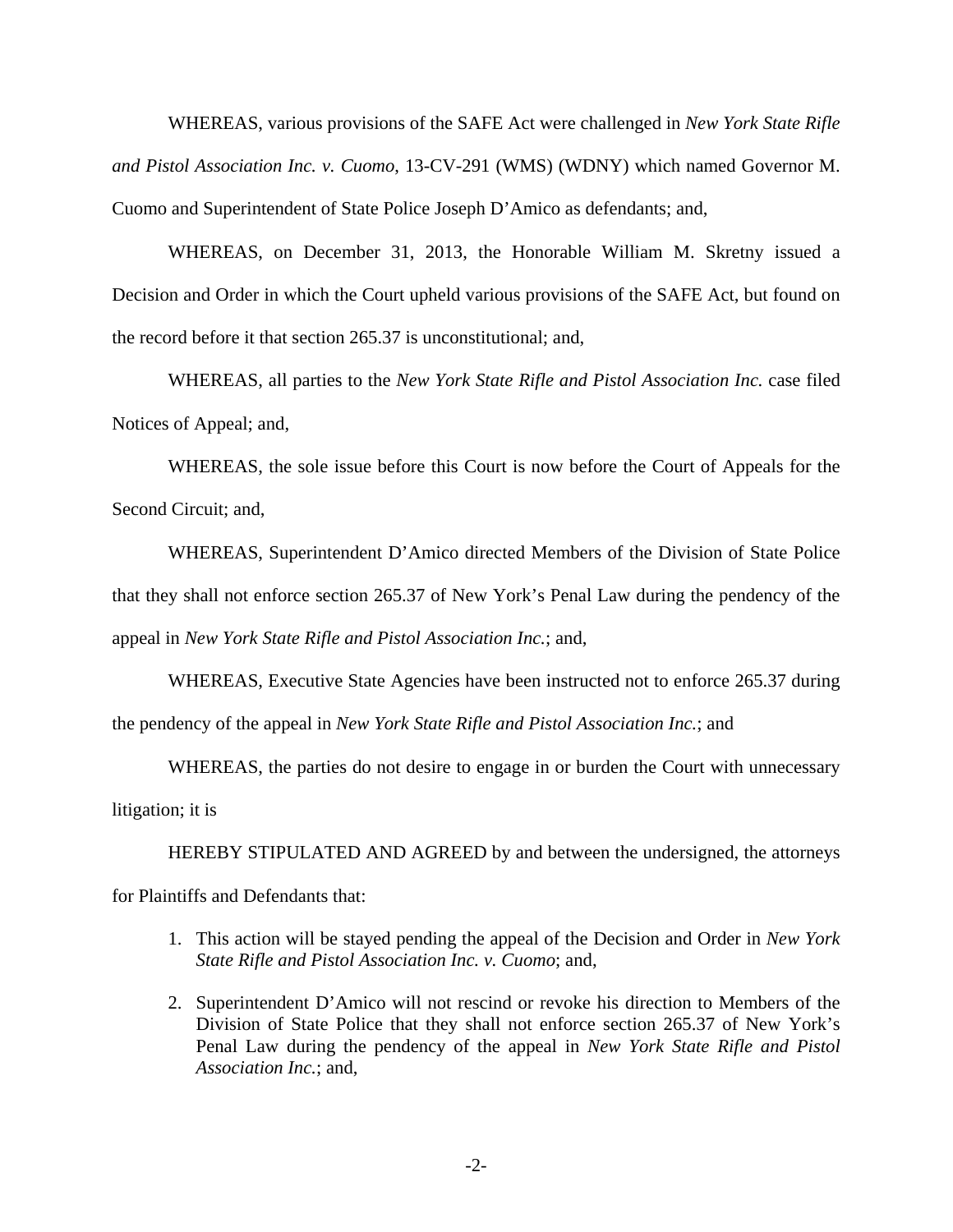- 3. The direction to Executive State Agencies to not enforce section 265.37 of New York's Penal Law will not be rescinded or revoked during the pendency of the appeal in *New York State Rifle and Pistol Association Inc.*; and,
- 4. The foregoing constitutes the entire agreement of the parties.

Dated: Albany, New York March 21, 2014

> ERIC T. SCHNEIDERMAN Attorney General of the State of New York Attorney for Defendants Andrew Cuomo and Joseph D'Amico The Capitol Albany, New York 12224-0341

By: /s/ Kelly L. Munkwitz Kelly L. Munkwitz Assistant Attorney General, of Counsel Bar Roll No. 509910 Telephone: (518) 486-4603 Fax: (518) 473-1572 (Not for service of papers.) Email: Kelly.Munkwitz@ag.ny.gov

Dated: New York, New York March 21, 2014

 DAVID JENSEN, PLLC Attorney for Plaintiffs Matthew Caron, Matthew Gudger, Jeffrey Murray, MD, Gary Wehner, John Amidon, Nunzio Calce, Second Amendment Foundation, Inc., and Long Island Firearms, LLC 111 John Street, Suite 420 New York, NY 10038

By: /s/ David D. Jensen David D. Jensen, Esq. NDNY Bar Roll No. 518218 Tel: 212.380.6615 Fax: 917.591.1318 david@djensenpllc.com